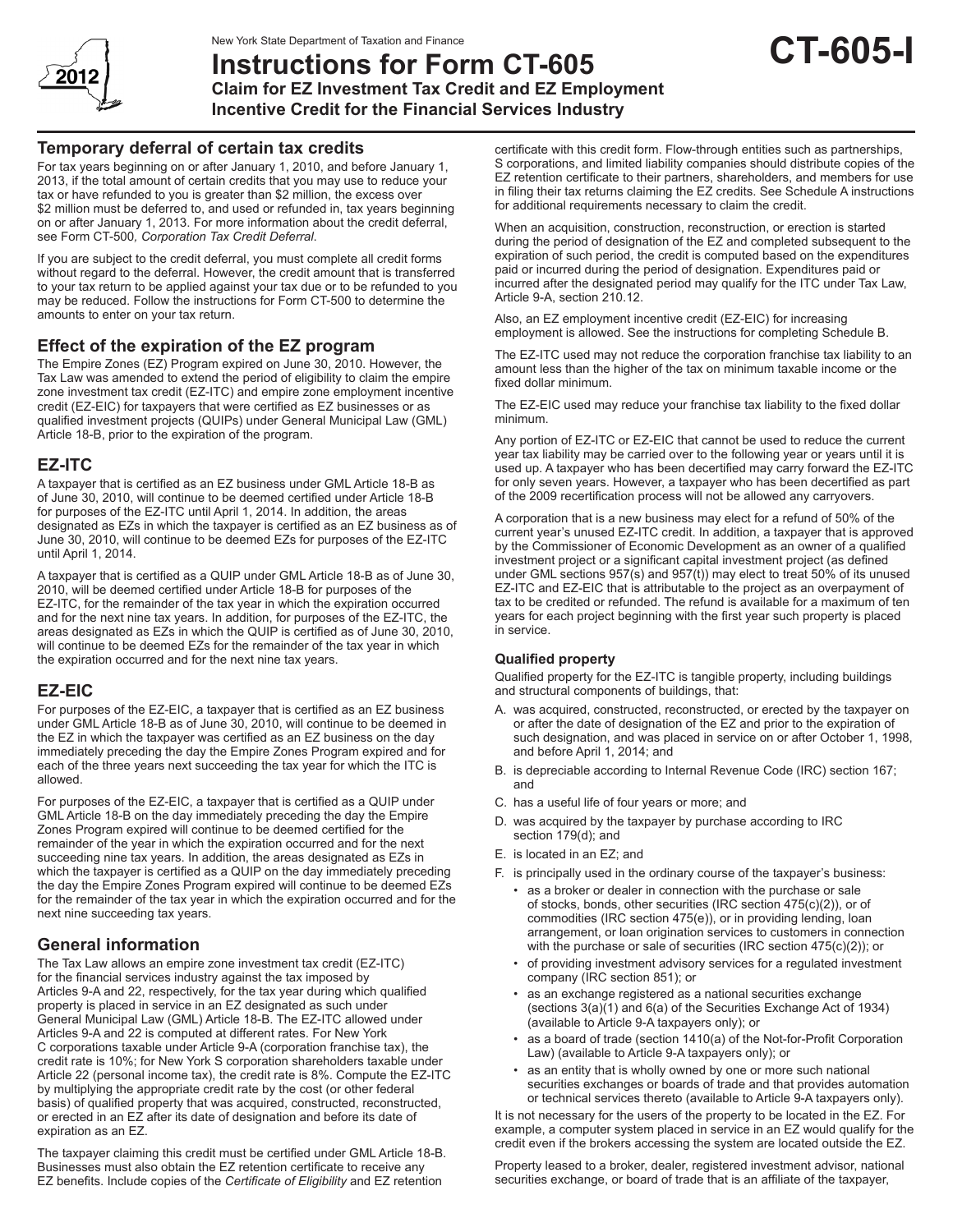# **Page 2** of 5 **CT-605-I** (2012)

that principally uses the property in the qualifying activities listed above, qualifies for the credit provided it otherwise meets the criteria for qualified property. Any contract or agreement to lease or rent, or for a license to use the property, is considered a lease. In addition, property qualifies if it meets the criteria and is purchased by the taxpayer but is principally used by a broker, dealer, registered investment advisor, national securities exchange, or board of trade that is an affiliate of the taxpayer, in the qualifying activities listed above.

For the purposes of determining if the property is principally used in qualifying uses, the uses by the taxpayer, the affiliated broker, dealer, and registered investment advisor may be aggregated.

A recapture of EZ-ITC and EZ-EIC previously allowed must be computed if the property is disposed of or ceases to be in qualified use prior to the end of its useful life.

If qualified property is acquired to replace other insured property that was stolen or was destroyed by fire, storm, shipwreck, or other casualty, the basis of the replacement property is its cost reduced by any amount of gain not recognized for federal income tax purposes because the insurance proceeds were invested in the replacement.

You may elect to take the EZ-ITC on qualified property in lieu of the investment tax credit.

# **Definitions**

An *affiliate* is any of the following:

- A partnership in which 80% or more of the interest in the partnership's capital or profits is owned or controlled, directly or indirectly, by the taxpayer.
- A corporation in which 80% or more of the voting stock is owned or controlled, directly or indirectly, by the taxpayer.
- A corporation that owns or controls, directly or indirectly, 80% or more of the voting stock of the taxpayer.
- A corporation in which 80% or more of the voting stock is owned or controlled, directly or indirectly, by the entity that owns or controls, directly or indirectly, 80% or more of the voting stock of the taxpayer.

*Commodities* as referred to in these instructions are defined in IRC section 475(e)(2).

*Cost* is the basis of property as defined in IRC section 1012.

*Life or useful life* (of property) means the depreciable life as provided by IRC section 167 or 168.

*Other basis* means the adjusted basis for determining gain or loss used as the basis for depreciation under IRC section 167(g).

*Principally used* means more than 50%. A building or an addition to a building is principally used in qualifying activities when more than 50% of its usable business floor space is used in qualifying activities. Floor space used for bathrooms, cafeterias, and lounges is not usable business floor space. Equipment is principally used in qualifying activities when it is used in such activities more than 50% of its operating time. Operating time may be determined based on actual time, cost allocations to individual business units, or any other reasonable method that accurately reflects operating time.

*Purchase or sale* of stocks, bonds, commodities, or other securities includes, but is not limited to, the issuance, entering into, assumption, offset, assignment, termination, or transfer of stocks, bonds, commodities, or other securities.

A *security* is defined in IRC section 475(c)(2).

# **Line instructions**

**Line A –** If you are claiming a credit based on costs passed through to you from a partnership, mark an *X* in the box.

New York C corporations complete all applicable schedules.

New York S corporations complete schedules A through D.

### **Schedule A – Eligibility and empire zone investment tax credit (EZ-ITC)**

To claim this credit, taxpayers must meet one of the three eligibility tests described below. However, if this is your first tax year, do not complete Parts 1, 2, and 3. Begin with Part 4.

1. **80% current-year test –** 80% or more of the employees performing the administrative and support functions resulting from or related to the qualifying uses of the property must be located in New York State. For

example, if you have a quarterly average of 1,000 employees performing the administrative and support functions during your tax year, then a quarterly average of at least 800 (1,000 x 80%) of the employees must be located in New York State. (If the property is used by an affiliate in qualifying activities, it is the affiliate that must meet the eligibility test.) If you are claiming credit based on having met the 80% current-year test, then you must complete Part 1. For more information on this eligibility test, see TSB-A-03(10)C, *Morgan Stanley & Co. Incorporated*.

- 2. **95% three-year back-office test –** The average number of employees that perform the administrative and support functions resulting from or related to the qualifying uses of the property and are located in New York State during the tax year the credit is claimed is equal to or greater than 95% of the average number of employees that perform these functions and are located in New York State during the 36 months immediately preceding the tax year for which the credit is claimed. The average number of employees must be computed on a quarterly basis. (If the property is used by an affiliate in qualifying activities, it is the affiliate that must meet the eligibility test.) If you are claiming credit based on the 95% three-year back-office test, complete Part 2. For more information on this eligibility test, see TSB-M-98(8)C, *Tax Credits for the Financial Services Industry.*
- 3. **90% end-of-year test –** The number of New York State employees employed during the current tax year must be equal to or greater than 90% of your New York State employees on
	- a) December 31, 1998 (if you were a calendar year filer taxable in New York in 1998); or
	- b) the last day of your first tax year ending after December 31, 1998.

If a taxpayer aggregates its uses of property for the purpose of the principally used test, each affiliate may satisfy the employment test individually, or the test may be satisfied by the aggregation of the taxpayer and its affiliates.

Employees performing administrative and support functions include all employees other than brokers, dealers, or investment advisors to regulated investment companies. Generally, any employee whose compensation for the tax year is based more than 50% on commissions is presumed to be a broker, dealer, or investment advisor. However, if you do not compensate those employees who are employed as brokers, dealers, or investment advisors on a commission basis, you must specifically identify the employees performing those functions and must exclude those employees from the employment percentage calculation.

A national securities exchange, board of trade, or their wholly owned entity should identify those employees who are performing the administrative and support functions resulting from or related to the activities of the securities exchange, board of trade, or other entity, and calculate the employment percentage using those employees.

Combined filers apply the appropriate method on an individual entity basis for each company claiming a credit, to determine if each company has maintained the requisite number of employees performing administrative and support functions in New York State in the tax year for which the credit is claimed.

**If your corporation does not meet** any of the eligibility requirements as stated above, do not complete Part 4. **You are not eligible for the EZ-ITC.** However, you may need to complete other schedules if you are eligible for the EZ-EIC, if you need to recapture a credit previously taken, or to use a carryforward earned in a prior period.

### **Schedule A – Part 1 – 80% current-year test**

Use Part 1, if you wish to claim the credit using the 80% current-year test eligibility method.

All references to *current tax year* mean the tax year covered by this claim.

**Line 1a –** Enter the number of employees who perform administrative and support functions in New York State for each date specified for the current tax year. Add the number of these employees on each date (include *0* dates) occurring during the current tax year to obtain the total number of employees in New York State for the current tax year. Divide the total by four to obtain the average number of employees in New York State for the current tax year.

**Line 1b –** Enter the number of employees who perform administrative and support functions everywhere for each date specified for the current tax year. Add the number of these employees on each date (include *0* dates) occurring during the current tax year to obtain the total number of employees everywhere for the current tax year. Divide the total by four to obtain the average number of employees everywhere for the current tax year.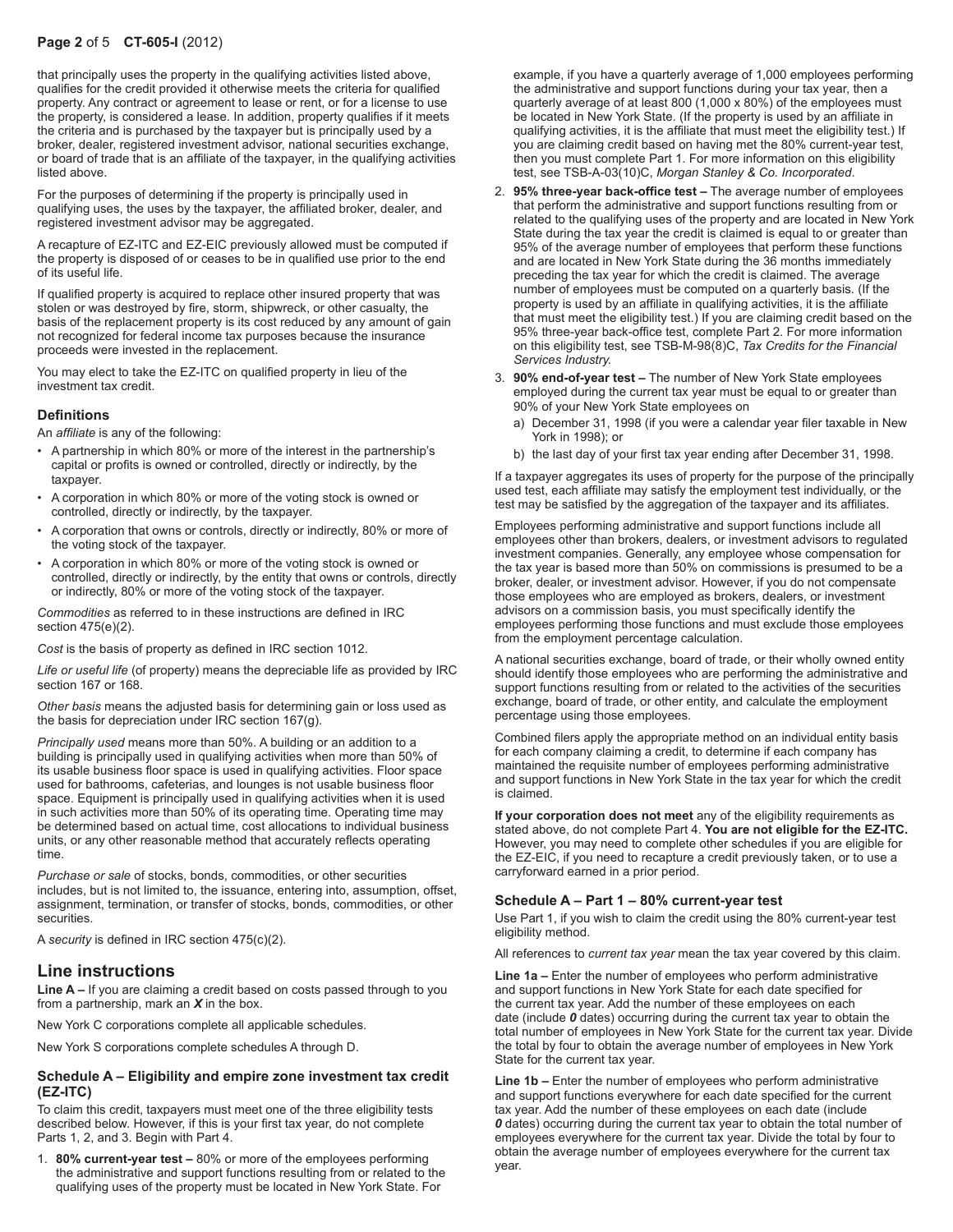# **Schedule A – Part 2 – 95% three-year back‑office test**

Use Part 2, if you wish to claim the credit using the 95% three-year back‑office test eligibility method.

All references to *current tax year* mean the tax year covered by this claim.

**Line 3a –** Enter the number of employees who perform administrative and support functions in New York State for each date specified for the current tax year. Add the number of these employees on each date (include *0* dates) occurring during the current tax year to obtain the total number of employees for the current tax year. Divide the total by the number of such dates (including *0* dates) occurring in the current tax year.

#### **Example 1:**

| <b>Current tax year</b>                                                   | March 31 | June 30 | Sept. 30 | Dec. 31 | Total |
|---------------------------------------------------------------------------|----------|---------|----------|---------|-------|
| Number of<br>administrative and<br>support employees<br>in New York State | 100      | 100     | 125      | 175     | 500   |

3a Average number of employees in New York State for current tax year *(500 divided by four)........................................... 125*

**Line 3b –** Enter the number of employees who perform administrative and support functions in New York State on each of the dates listed for the three tax years immediately preceding the year in which the EZ-ITC is claimed. Add the number of employees for the three-year period, and divide by the number of such dates (include *0* dates) occurring during the three-year period, to obtain the average number of employees for the three-year test period.

#### **Example 2:**

| Number of administrative<br>and support employees<br>in New York State during<br>the three-year test period   March 31 |     | June 30 | <b>Sept. 30</b> | Dec. 31 | Total |
|------------------------------------------------------------------------------------------------------------------------|-----|---------|-----------------|---------|-------|
| A First year                                                                                                           | 100 | 100     | 100             | 100     | 400   |
| Second year<br>B                                                                                                       | 50  | 75      | 75              | 100     | 300   |
| Third year                                                                                                             | 0   | Ω       | 40              | 50      | 90    |

D Total number of administrative and support employees in New York State for three-year test period.......................................... *790*

3b Average number of administrative and support employees in New York State for three-year test period *(790 divided by 12)*........... *65.83*

### **Schedule A – Part 3 – 90% end-of-year test**

Use Part 3 if you wish to claim the credit using the 90% end-of-year test eligibility method.

**Line 5a –** Enter the number of employees in New York State for each date specified for the current tax year. Add the columns (include zero dates) then divide the *Total* column by four to obtain the average number of employees in New York State for the current tax year.

**Line 5b –** If you were subject to tax in New York State for tax year 1998, enter one of the following two numbers:

- a) Calendar year filer enter the number of employees in New York State on December 31, 1998.
- b) Fiscal year filer enter the number of employees in New York State on the last day of your first fiscal year ending after December 31, 1998.

# **Schedule A – Part 4 – EZ-ITC**

**Columns A and B:** List in these columns a clear description of qualified property placed in service during this tax period and the principal use of each item of property. Describe the property in terms that a layperson could understand. Attach additional sheets if necessary.

**Column E:** Enter your cost or other basis (see *Definitions*). Corporate partners enter your allocable share of the cost or other basis in the partnership's property listed in column A. This information is reported on Form IT-204-CP, *New York Corporate Partner's Schedule K-1*.

**Line 7a –** New York C corporations: Add column E to obtain the total cost or other basis of all property claimed in this schedule. Multiply this figure by 10% (0.10).

**Line 7b –** New York S corporations: Add column E to obtain the total cost or other basis of all property claimed in this schedule. Multiply this figure by 8% (0.08).

# **Schedule B – EZ-EIC**

If you acquire, construct, reconstruct, or erect property for which an EZ-ITC is allowed, an EZ-EIC may be allowed in the following three years.

The amount of the EZ-EIC allowed is 30% of the original EZ-ITC for each of the three years following the year for which the EZ-ITC was originally allowed. However, the credit is allowed only for those years during which your average number of employees (except general executive officers) in the EZ is at least 101% of the average number of employees (except general executive officers) in the EZ, during the tax year immediately preceding the tax year for which the original EZ-ITC was allowed.

If you have claimed an EZ-ITC for property purchased that is principally used by your affiliate, you may also be eligible for an EZ-EIC. In this case, the credit is allowed based on your average number of employees in the EZ. The number of the affiliate's employees is not taken into consideration.

If you did not have a tax year for New York State immediately preceding the year in which the EZ-ITC is originally allowed, the average number of employees in the EZ in the tax year in which the EZ-EIC is claimed must be at least 101% of its average number of employees in the EZ in the tax year in which the EZ-ITC was originally allowed.

**New York C corporations:** The EZ-EIC can reduce the corporate tax liability to the fixed dollar minimum. Any EZ-EIC that cannot be used to reduce the current year's tax liability may be carried over to the following year or years.

Certain qualified corporations may claim a refund of the EZ-EIC (see Schedule E, Part 2).

### **Schedule B – Part 1 – Employment information required to determine eligibility for EZ-EIC**

Complete Part 1 to determine if you are eligible for the credit. If you are eligible, complete Part 2.

All references to *current tax year* mean the tax year covered by this claim.

**Column A –** Enter in column A the current tax year and the base year. The *base year* is the year before the year you claimed the original EZ-ITC. However, if your business was not in operation in New York State during that year, the *base year* is the year in which you claimed the EZ-ITC.

**Columns B, C, D, and E –** Enter the total number of employees employed within the EZ on each of the dates listed that occur during your tax year.

**Example:** *A taxpayer filing for a fiscal year beginning September 1, 2011, and ending August 31, 2012, would enter the number of employees employed in the EZ on the following dates: September 30, 2011, December 31, 2011, March 31, 2012, and June 30, 2012.*

**Column G –** Unless you have a short tax year, divide the amount in column F by four. If you have a short tax year (a tax year of less than 12 months), divide the amount in column F by the number of dates shown in columns B through E that occur during the short tax year.

**Column H –** Divide the average number of EZ employees for the current tax year by the average number of employees in the base year (column G), and carry the result to two decimal places. If the percentage in column H is at least 101% (1.01), complete Schedule B, Part 2. **If the percentage in column H is less than 101%, stop. You do not qualify** for the employment incentive tax credit for this year.

### **Schedule B – Part 2 – Computation of EZ-EIC**

Use Part 2 to determine the amount of the EZ-EIC allowed for each year of eligibility listed in Schedule B, Part 1.

#### **Example:**

*A corporation acquired qualified property in 2009 at a cost of \$100,000. The EZ-ITC allowed was \$10,000.*

|      | Average number of | EZ-EIC                    |
|------|-------------------|---------------------------|
| Year | EZ employees      | available for use         |
| 2008 | 200               |                           |
| 2009 | not required      |                           |
| 2010 | 202               | \$3,000 (30% of \$10,000) |
| 2011 | 199               | n*                        |
| 2012 | 205               | \$3,000 (30% of \$10,000) |

*\* In 2011, the average number of EZ employees was less than 101% of the number employed in 2008.*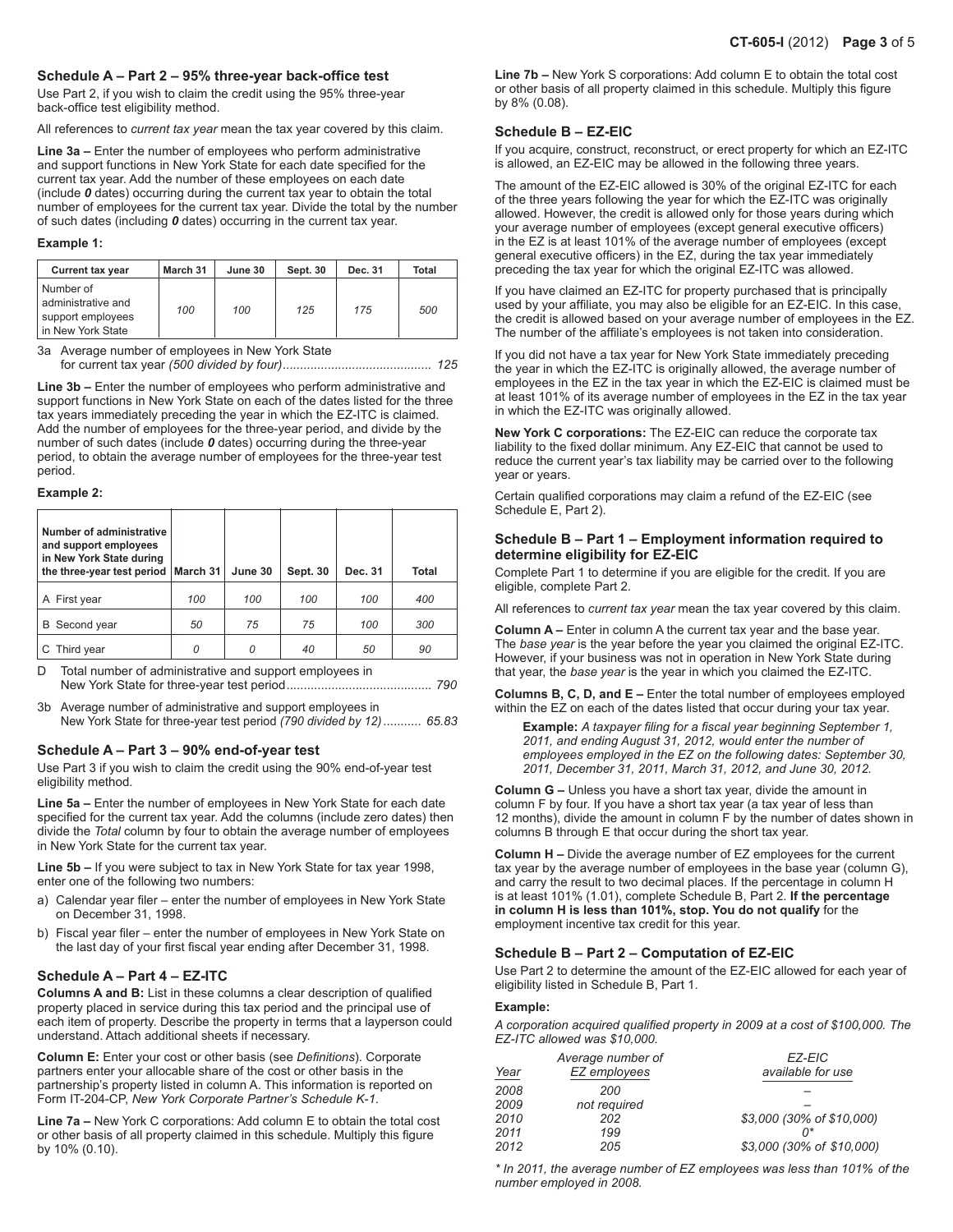# **Schedule C – Computation of recapture of EZ-ITC and EZ-EIC**

When property on which an EZ-ITC has been allowed is disposed of, or ceases to be in qualified use before the end of its useful life, the difference between the credit taken and the credit allowed for actual use must be added back to the tax otherwise due in the year of disposition or disqualification.

The decertification of a business enterprise in an EZ constitutes a disposal or cessation of qualified use on the effective date of the decertification. If a business is decertified, any amount of credit not required to be recaptured may be carried forward for up to seven tax years after the tax year in which the credit is allowed. The taxpayer may claim the regular ITC for property that ceases to qualify as a result of the decertification.

For purposes of the recapture, the termination or expiration of an EZ's designation as an EZ will not be considered a disposal or cessation of qualified use.

Section 210.12-B(f) provides different formulas to compute the amount of EZ-ITC required to be recaptured.

| For property depreciated under IRC section 167, the formula is: |                 |  |
|-----------------------------------------------------------------|-----------------|--|
| months of unused life                                           | original EZ-ITC |  |
| months of useful life                                           | allowed         |  |

2. For three-year property depreciated under IRC section 168, the formula is:

| 36 minus the number        |                 |
|----------------------------|-----------------|
| of months of qualified use | original EZ-ITC |
| 36                         | allowed         |

Recapture is only required if the property is disposed of or ceases to be in qualified use prior to the end of 36 months.

3. For property depreciated under IRC section 168, other than three-year property or buildings or structural components of buildings, the formula is: 60 minus the number of months of qualified use <br>60 x original EZ-ITC<br>allowed 60 allowed

Recapture is only required if the property is disposed of or ceases to be in qualified use prior to the end of 60 months.

4. For buildings or structural components of buildings depreciated under IRC section 168, the formula is:

| months of unused life | $\mathbf{x}$ | original EZ-ITC |
|-----------------------|--------------|-----------------|
| number of months      |              | allowed         |
| allowed by IRC and    |              |                 |
| used by taxpayer      |              |                 |

If qualified property has a useful life of more than 12 years, no credit need be added back if it has been in use more than 12 consecutive years.

Attach additional sheets if necessary. Use the same format as requested in columns A through I.

**Column G –** Enter the total amount of EZ-ITC credit allowed. Include the original EZ-ITC but not any EZ-EIC allowed.

**Column I –** Multiply 30% of amount in column H by the number of years the EZ-EIC was allowed.

**Line 11 –** If an EZ business is decertified pursuant to clauses (1), (2), or (5), of GML section 959(a), the recapture amount must be augmented by an amount equal to the recapture multiplied by the interest rate in effect on the last day of the tax year.

**Note:** A taxpayer that is approved by the Commissioner of Economic Development as an owner of a qualified investment project or a significant capital investment project (as defined under GML sections 957(s) and 957(t)) must recapture the total amount of credit allowed for all tax years for property which comprises the projects if, by the last day of the fifth tax year following the tax year in which a credit is first allowed, the taxpayer fails to:

- A) create a minimum number of jobs required at the project (see GML sections 957(s) and 957(t)); or
- B) place in service property comprising such qualified investment project or significant capital investment project with a federal basis equaling or exceeding the applicable minimum basis in GML sections 957(s) or 957(t) (whichever is relevant).

## **Schedule D – Part 1 – Computation of EZ-ITC**

**Line 17 –** If the amount on line 15 is greater than the amount on line 16, subtract line 16 from line 15. This is the amount of your EZ-ITC. **New York S corporations:** Transfer this amount to Form CT-34-SH, *New York S Corporation Shareholders' Information Schedule.*

If the recapture amount on line 16 is greater than the total EZ-ITC credit on line 15, you have a net recapture amount; continue with line 17 instructions.

**New York C corporations:** Subtract line 15 from line 16 and enter the result as a negative number with a minus (-) sign. Enter this negative amount in the appropriate box of the tax credits section of your franchise tax return.

**New York S corporations:** Subtract line 15 from line 16 and enter the result as a positive number in the recapture section on Form CT-34-SH.

If you have a net recapture amount of EZ-ITC and no EZ-EIC, **do not** complete the rest of this form. Otherwise, proceed to Schedule D, Part 2.

# **Schedule D – Part 2 – Computation of EZ-EIC**

**Line 22 –** If the amount on line 20 is greater than the amount on line 21, subtract line 21 from line 20. This is the amount of your EZ-EIC. **New York S corporations:** Transfer this amount to Form CT-34-SH.

If the recapture amount on line 21 is greater than the total EZ-EIC on line 20, you have a net recapture amount; continue with line 22 instructions.

**New York C corporations:** Subtract line 20 from line 21 and enter the result as a negative number with a minus (-) sign. Enter this negative amount in the appropriate box of the tax credits section of your franchise tax return.

**New York S corporations:** Subtract line 20 from line 21 and enter the result as a positive number in the recapture section on Form CT-34-SH.

#### **Schedule E – Part 1 – Computation of EZ-EIC and EZ-ITC used**  *(New York C corporations only)*

**Use Column A** to determine the amount of EZ-EIC that you may apply in the current period.

**Use Column B** to determine the amount of EZ-ITC that you may apply in the current period.

**Line 23, Column A –** Enter the amount from Form CT-3, line 78, or Form CT-3-A, line 77, **plus** any net recapture of other tax credits, **minus** all other credits claimed, including credits claimed by other members of your combined group, before the EZ-EIC claimed on Form CT-605. If you wish to apply the EZ-ITC before the EZ-EIC, be sure to also subtract the EZ-ITC used this period (shown on line 27, Column B). Certain credits must be applied before the EZ-EIC. To determine the order of credits that applies, refer to Form CT-600-I, *Instructions for Form CT-600*, *Ordering of Corporation Tax Credits*.

**Line 23, Column B –** Enter the amount from Form CT-3, line 78, or Form CT-3-A, line 77, **plus** any net recapture of other tax credits, **minus** all other credits claimed, including credits claimed by other members of your combined group, before the EZ-ITC claimed on Form CT-605. If you wish to apply the EZ-EIC before the EZ-ITC, be sure to also subtract the EZ-EIC used this period (shown on line 27, Column A). Certain credits must be applied before the EZ-ITC. To determine the order of credits that applies, refer to Form CT-600-I.

**Line 28 –** If your total credits from all sources are **\$2 million or less**, enter the amount from line 28 on your franchise tax return.

If your total credits from all sources are **more than \$2 million**, you may be subject to the temporary credit deferral. Complete line 28 but do not enter the amount from line 28 on your franchise tax return. See Form CT-500 to determine the proper amounts to enter on your franchise tax return.

## **Schedule E – Part 2 – Credits available for refund or carryforward** *(New York C corporations only)*

If you are **not** a qualified or new business, skip lines 32, 33, and 34. Enter your line 31 amount on line 35.

**Lines 32, 33, and 34 –** A qualified business or a new business may elect to treat 50% of the current year EZ-ITC available to be carried forward as an overpayment of tax to be refunded or applied to next year's tax.

A *qualified business* is a corporation that is an owner of a *qualified investment project* or *significant capital investment project* (as those terms are defined in GML sections 957(s) and 957(t)).